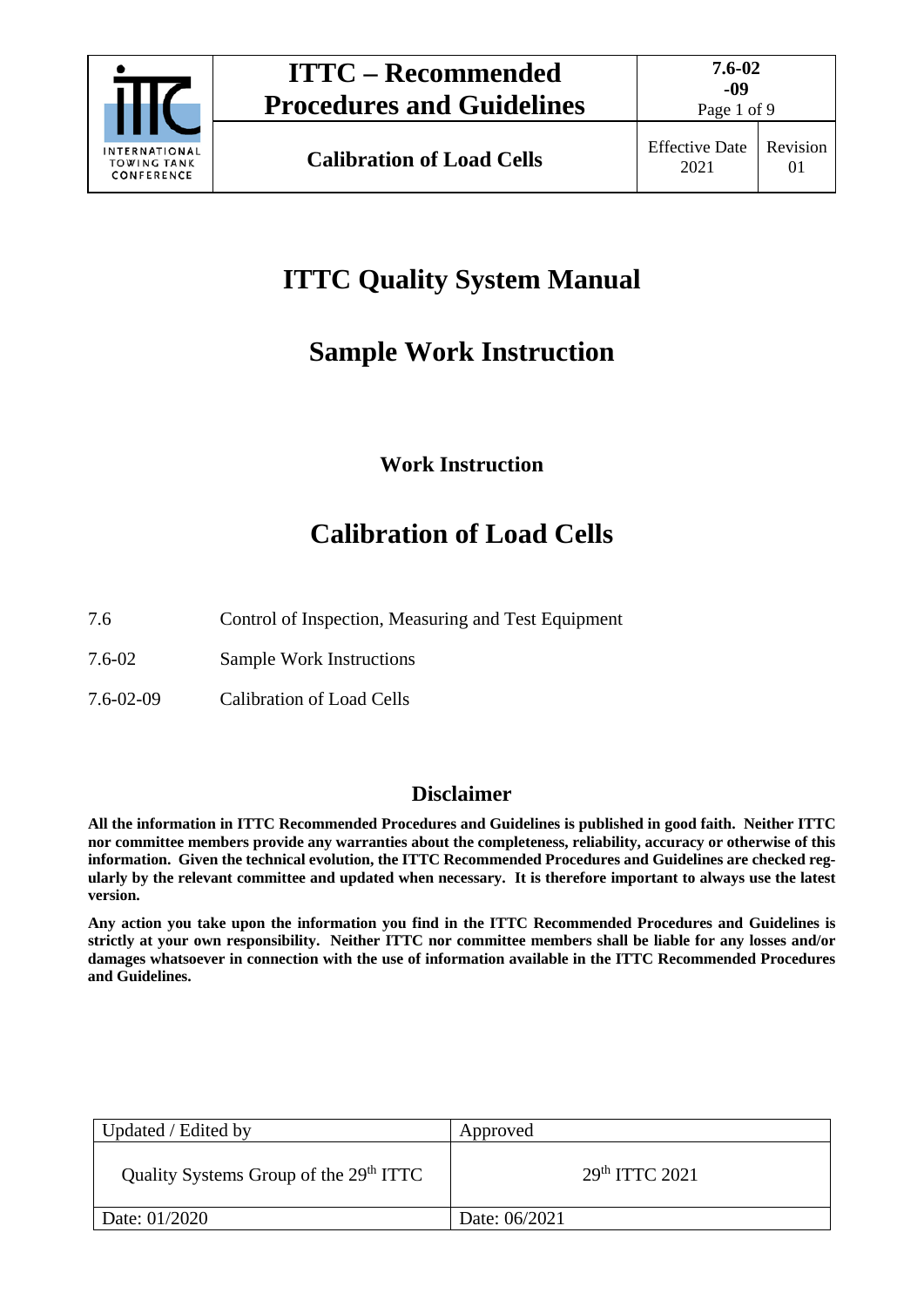

## **Table of Contents**

|    | 1. PURPOSE OF INSTRUCTION3      |  |
|----|---------------------------------|--|
| 2. |                                 |  |
|    | 3. WORK INSTRUCTION3            |  |
|    | 3.1 Technical Requirements 3    |  |
|    | 3.1.1 Weight Set Requirements3  |  |
|    |                                 |  |
|    |                                 |  |
|    | 3.2 Calibration Procedure3      |  |
|    |                                 |  |
|    | 4.1 Data Processing Equations 4 |  |
|    |                                 |  |

| APPENDIX A: EXAMPLE DATA 9 |  |
|----------------------------|--|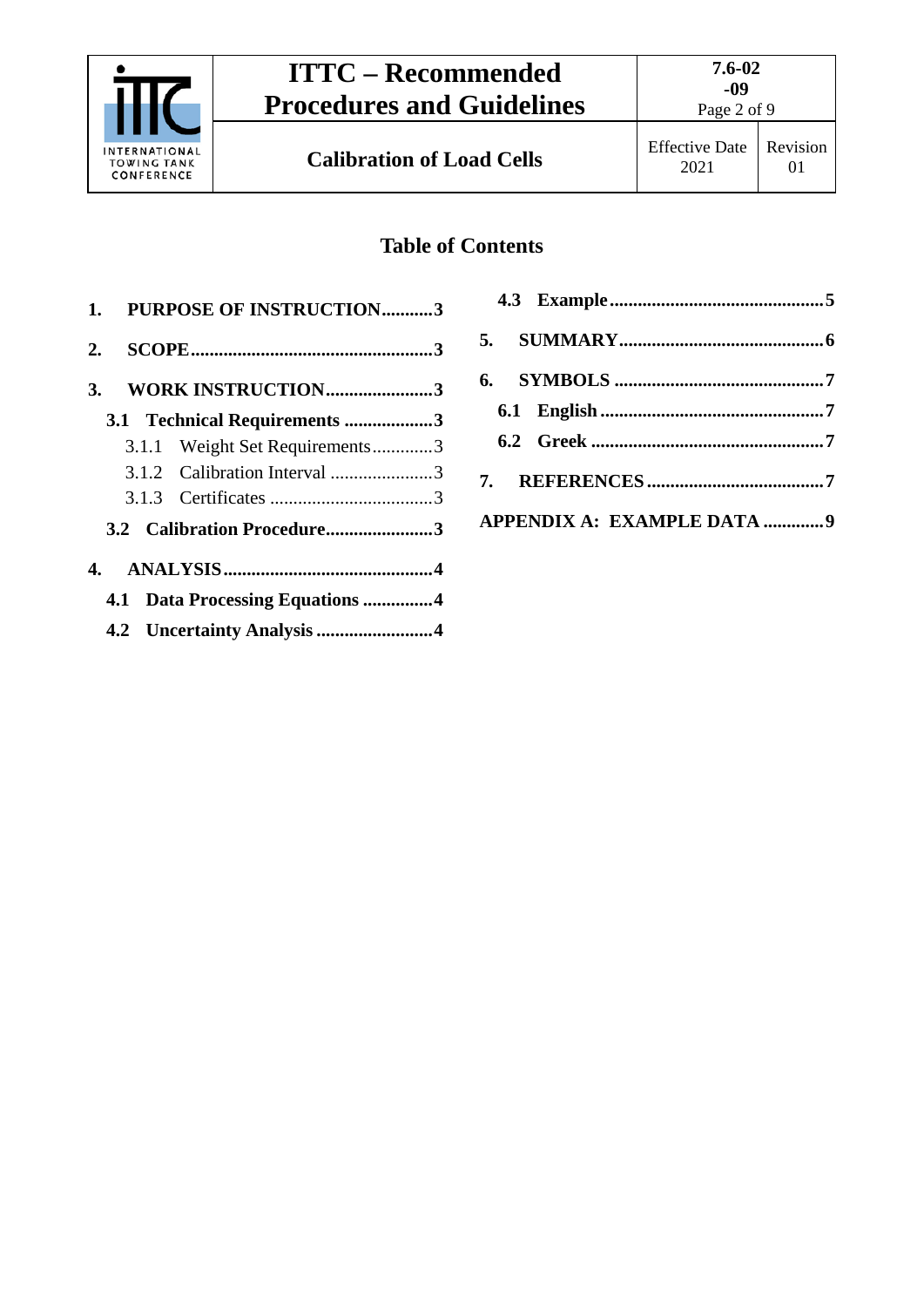

# **ITTC – Recommended Procedures and Guidelines**

Page 3 of 9

**Calibration of Load Cells** Effective Date

2021

Revision 01

## **Calibration of Load Cells**

### <span id="page-2-0"></span>**1. PURPOSE OF INSTRUCTION**

This work instruction shall be applied to the calibration of load cells including dynamometers in towing tank resistance tests and thrust and torque transducers for propulsion tests. All calibrations shall be traceable to the National Metrology Institute (NMI) of each country. The information is applicable to calibrations within an ITTC laboratory and calibrations by a contractor.

### <span id="page-2-1"></span>**2. SCOPE**

The instruction defines the load-cell calibration requirements in naval hydrodynamics testing for ITTC. Additional information on instrument calibration is located in ITTC 7.5-01-03- 01 (2017). Details on force calibration is contained in ASTM (2018).

Typically, load cells are calibrated on a calibration stand with weights. The calibration of the weights is described in ITTC Procedure 7.6- 02-08 (2020).

## <span id="page-2-3"></span><span id="page-2-2"></span>**3. WORK INSTRUCTION**

### <span id="page-2-4"></span>**3.1 Technical Requirements**

#### 3.1.1 Weight Set Requirements

The weight set shall meet the requirements of Class  $M_2$  per OIML (2004) with a minimum tolerance of 0.016 %. The calibration of the weight set shall be traceable to an NMI. Additional requirements on the weights are contained in ITTC Procedure 7.6-02-08 (2020).

### <span id="page-2-5"></span>3.1.2 Calibration Interval

The minimum recommended calibration interval is annual. Preferably, a load cell should be calibrated just prior to the test and immediately after the test. If the calibration is in-house, the data acquisition system (DAQ) for calibration should be the same system for the test.

#### <span id="page-2-6"></span>3.1.3 Certificates

The calibration certificate should include the following information:

- Date of the calibration and name of the person performing the calibration
- Weight classification with the calibration date and calibration due date
- Information on the data acquisition system: manufacturer, model and serial number, low pass filter setting, data rate, sampling interval, and number of samples
- List of applied loads in mass units (kg) and force units (N) and resulting voltage output with standard deviation if the results are from a DAQ
- Resolution of the output shall be consistent with the uncertainty estimate or the standard deviation of the voltage output.

#### <span id="page-2-7"></span>**3.2 Calibration Procedure**

The load cell should be calibrated over the anticipated range of loads in the test. Calibration should be performed over a minimum of 10 increments with two measurements at each load.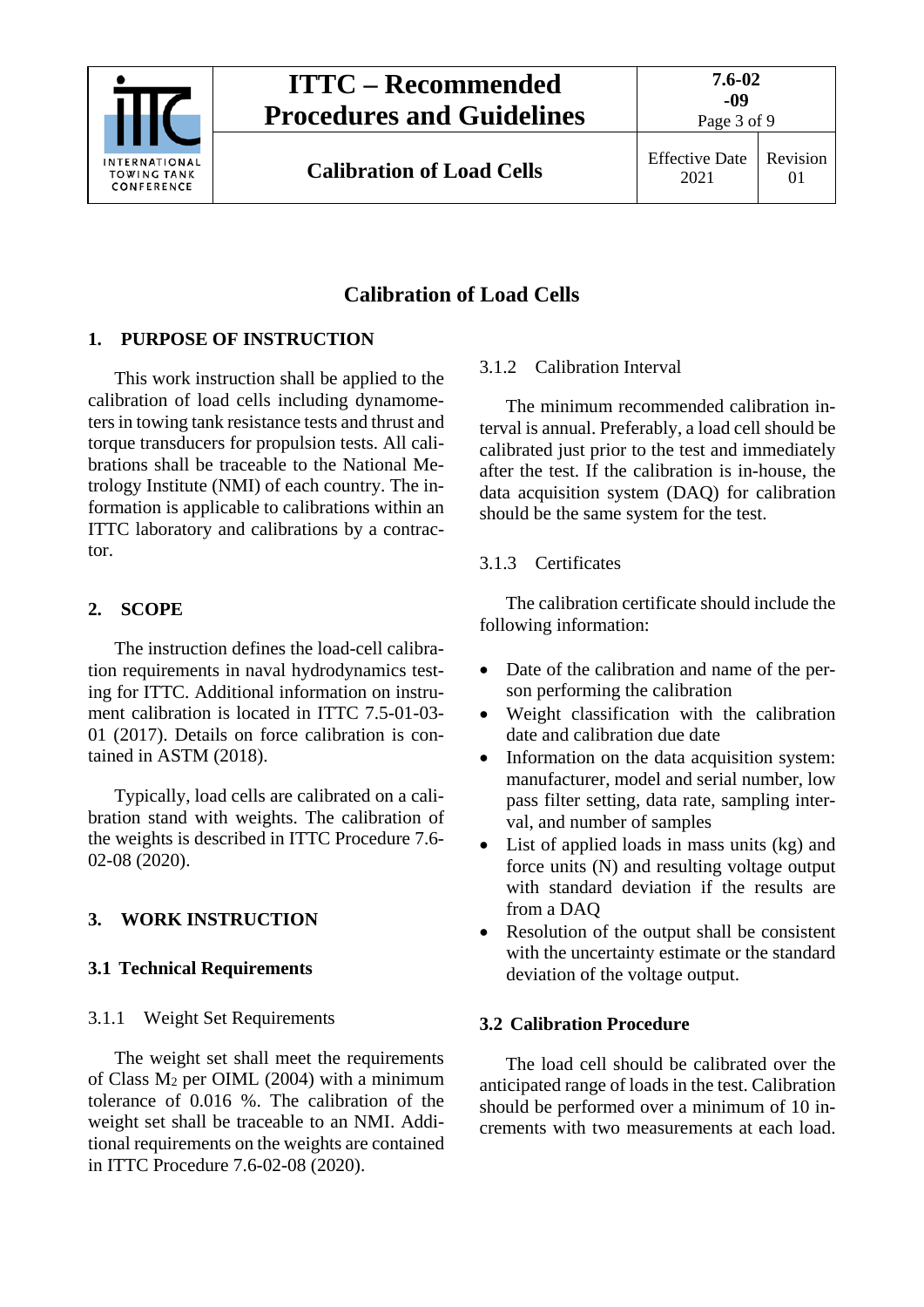

ASTM (2018) recommends at least 30 force applications. The load cell should be loaded to its maximum range twice before data are taken.

#### <span id="page-3-1"></span><span id="page-3-0"></span>**4. ANALYSIS**

#### **4.1 Data Processing Equations**

The loads in mass units during calibration are converted to force units by the following equation from ITTC 7.5-01-03-01 (2017) and ASTM (2018).

<span id="page-3-3"></span>
$$
F = mg(1 - \rho_A/\rho_M) \tag{1}
$$

where  $m$  is the mass in kg,  $g$  is local acceleration of gravity in m/s<sup>2</sup>,  $\rho_A$  is air density, and  $\rho_M$ is the density of the weight in  $kg/m<sup>3</sup>$ . The nominal values for Equation [\(1\)](#page-3-3) are as follows:

9.80665 m/s<sup>2</sup> for standard gravity  $\mathfrak{g}$  $\rho_A$  1.2 kg/m<sup>3</sup>

 $\rho$ <sub>M</sub> 8000 kg/m<sup>3</sup>

Local gravity is typically less than standard gravity. In the United States, local gravity may be calculated from Moose (1986). Previously, local gravity could be computed anywhere in the world from PTB (2019), but the PTB web page computation is currently unavailable. The last term in Equation [\(1\)](#page-3-3) is an air buoyancy correction from Archimedes principle and is typically 0.017 %. The mass in Equation [\(1\)](#page-3-3) is the sum of the weights added to the calibration stand.

$$
m = \sum_{i=1}^{n} m_i \tag{2}
$$

A calibration stand may include levers for increasing the force, in which case the force multiplier should be included in the above as follows

<span id="page-3-4"></span>
$$
F_{L1/L2} = F(L_1/L_2)
$$
 (3)

where *F* is the force from Equation [\(1\)](#page-3-3) and *L*<sup>1</sup> and *L*<sup>2</sup> are the length of the levers.

For thrust in a propulsion performance test, Equations [\(1\)](#page-3-3) and [\(3\)](#page-3-4) are applicable. Torque is computed as follows:

<span id="page-3-5"></span>
$$
M = FL \tag{4}
$$

<span id="page-3-2"></span>where  $F$  is the force in N and  $L$  the length in m.

#### **4.2 Uncertainty Analysis**

Uncertainty estimates are obtained by application of the law of propagation of uncertainty from JCGM (2008) and ITTC 7.5-02-01-01 (2014). From Equation [\(1\),](#page-3-3) the dominant term is in the uncertainty of the mass. Since the weights are calibrated to the same standard, the results are correlated. From ITTC Procedure 7.6-02-08 (2020), the combined and expanded uncertainty in mass is then

$$
U_{\rm c} = \sum_{i=1}^{n} U_i = \sum_{i=1}^{n} \delta m_i \tag{5}
$$

where δ*mi* is the tolerance of each weight. Nominally, the tolerance of 0.016 % is applied as the uncertainty estimate; consequently, the relative uncertainty in the force,  $F$ , is 0.016 % for Class M2 weights or

$$
U_F/F = U_m/m \tag{6}
$$

From Equation [\(3\),](#page-3-4) the relative uncertainty in force with the inclusion of the lever arms is

<span id="page-3-6"></span>
$$
\frac{U_{Fa}}{F_a} = \sqrt{\left(\frac{U_m}{m}\right)^2 + \left(\frac{U_{L1}}{L_1}\right)^2 + \left(\frac{U_{L2}}{L_2}\right)^2}
$$
(7)

In this case, the dominant term is from the relative uncertainty in the shorter lever length as likely the two lengths are fabricated to the same tolerance,  $U_{L1} = U_{L2}$ .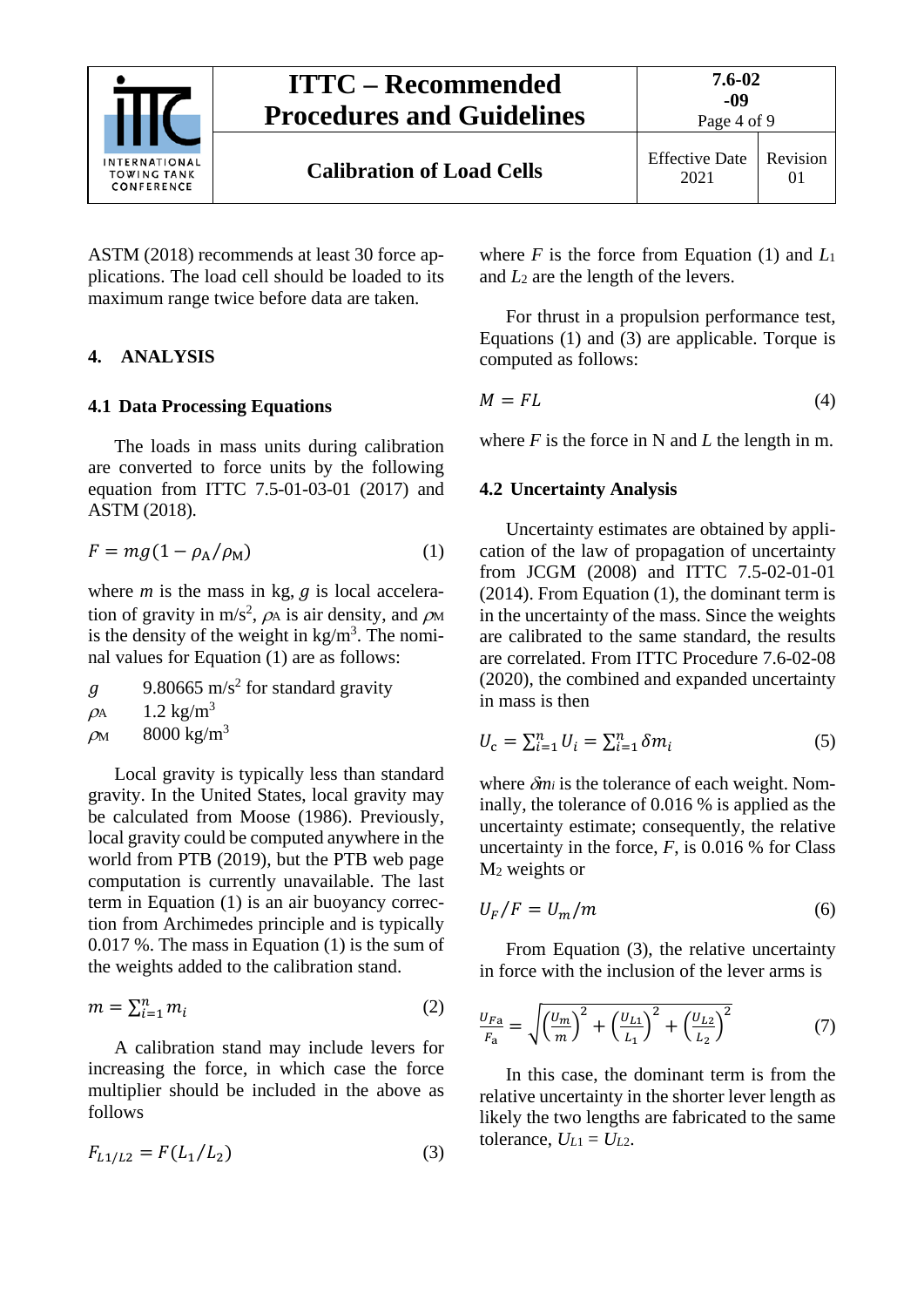

From Equation [\(4\),](#page-3-5) the relative uncertainty in the moment is

$$
\frac{U_M}{M} = \sqrt{\left(\frac{U_F}{F}\right)^2 + \left(\frac{U_L}{L}\right)^2} \tag{8}
$$

#### <span id="page-4-0"></span>**4.3 Example**

As an example, the following is a discussion of a user calibration of a Kempf and Remmers H48 dynamometer in thrust on a Kempf and Remmers calibration stand at the U. S. Navy David Taylor Model Basin (DTMB). The following is a summary of the calibration parameters:

- Weights: NIST (1990) Class F with a tolerance of  $\pm 0.010$  % in pounds mass (lbm)
- Local gravity,  $g$ : 9.80101  $\pm 0.00004$  m/s<sup>2</sup> from Moose (1986)
- Standard air density,  $\rho_A$ : 1.20 kg/m<sup>3</sup>
- Conventional mass density for the weights,  $ρ<sub>M</sub>: 8000 kg/m<sup>3</sup>$
- Sample rate: 100 Hz
- Sample interval: 5 s
- Number of samples: 500
- Calibration magnification: 5

The dynamometer was calibrated by two methods: sequential loading and random loading. In the sequential method, the load was increased in two lbm increments from zero (0) to 24 lbm and then decreased to zero (0). Thirteen (13) different weights were applied with a minimum of two repeats. For random loading, 15 different loads were applied with no repeats. The sequence of the applied loads is illustrated in [Figure 1.](#page-4-1) The conversion factor from lbm to kg is 0.4535924 from Thompson and Taylor (2008).



<span id="page-4-1"></span>Figure 1: Loading sequence for Kempf & Remmers H48 dynamometer in thrust

The calibration results are presented as a residual plot in Figure 2. The analysis was performed per the instrument calibration procedure, ITTC Procedure 7.5-01-03-01 (2017). The calibration data are listed in the tables in Appendix A. The dashed line in the figure is the 95 % prediction limit from ITTC Procedure 7.5-01-03-01 (2017).

The error bars on the individual symbols is from the combined uncertainty in the applied load from Equation [\(7\)](#page-3-6) and the Type A method from the standard deviation in the calibration voltages. The average voltages and the standard deviation are listed in the tables in Appendix A. In this case, only the mass uncertainty from Equation [\(7\)](#page-3-6) is included as the lengths of the moment arms for the magnification and their uncertainties were not available. If the uncertainties in the lengths were included, their contribution would likely be larger than the other elements for the individual calibration points.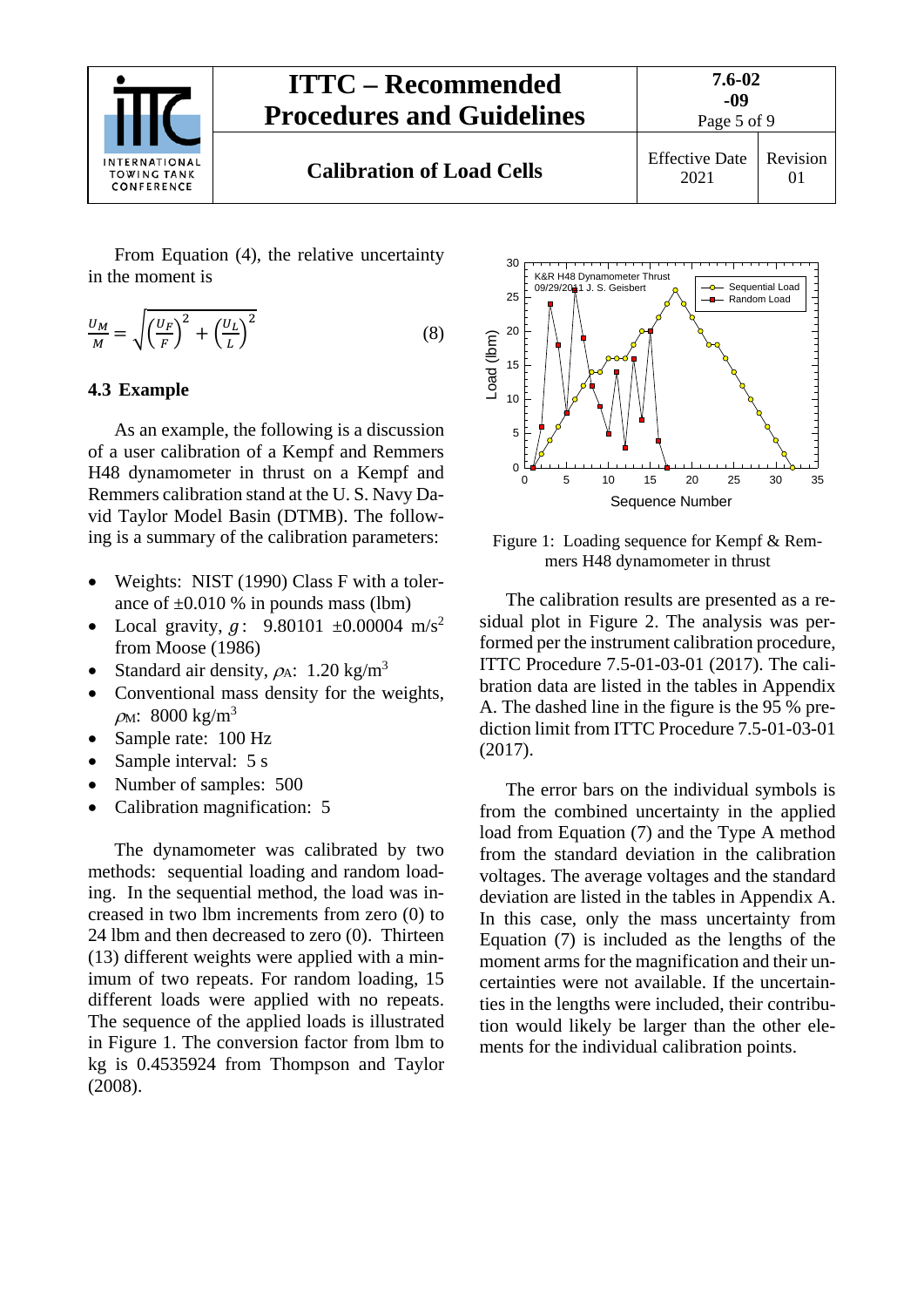



<span id="page-5-1"></span>Figure 2: Calibration data for Kempf & Remmers H48 dynamometer in thrust

In Figure 2, the loads for the sequential and random loading are computed from the linear regression constants from the random load calibration. As the figure indicates, the data scatter is the largest contributor to the uncertainty. The data scatter for random loading is much smaller, and the sequential loading has a hysteresis loop.

The calibration constants are summarized in Table 1. The standard error of estimate, *SEE*, which is also a measure of the uncertainty in the curve fit, is much larger for the sequential loading. As the last column indicates, the maximum uncertainty for the sequential loading is more than 3 times larger. The Max Diff column is the largest difference in the data fit from the other data set. From a hypothesis test from ITTC Procedure 7.5-01-03-01 (2017), the slopes and intercepts for the two data sets are statistically the same. Either result as applied to the test data will yield statistically the same answer, but the uncertainty from the random loading is significantly less.

| Load       | N | <b>Slope</b> | Inter-<br>cept | <b>SEE</b> | <b>Max</b><br>Diff | <b>Umax</b> |
|------------|---|--------------|----------------|------------|--------------------|-------------|
| Sequential |   | 66.5936      | $-0.870$       | 0.561      | 1.33               | 1.67        |
| Random     |   | 66.5465      | $-0.206$       | 0.138      | 0.88               | 0.49        |

Table 1: Summary of calibration results in thrust for Kempf and Remmers H48 dynamometer (N)

#### <span id="page-5-0"></span>**5. SUMMARY**

This work instruction describes the calibration of a dynamometer or load cell on a calibration stand with weights. As a minimum, the weights should be OIML (2004) class M2 with a tolerance of  $\pm 0.016$  %. The instruction also outlines the uncertainty analysis for the calibration. The calibration shall be traceable to an NMI and follow the procedures in this instruction and ASTM (2018).

Traditionally, the calibration is performed with the addition of weights sequentially and then removing them sequentially. The result is usually a hysteresis loop as shown in [Figure 2.](#page-5-1) The preferred method is random loading per ASTM (2018). For the example in this instruction, the calibration results for both random and sequential loading have statistically the same calibration factors, but the uncertainty estimate is significantly less for random loading. The calibration example for random loading does not strictly follow this instruction and ASTM (2018)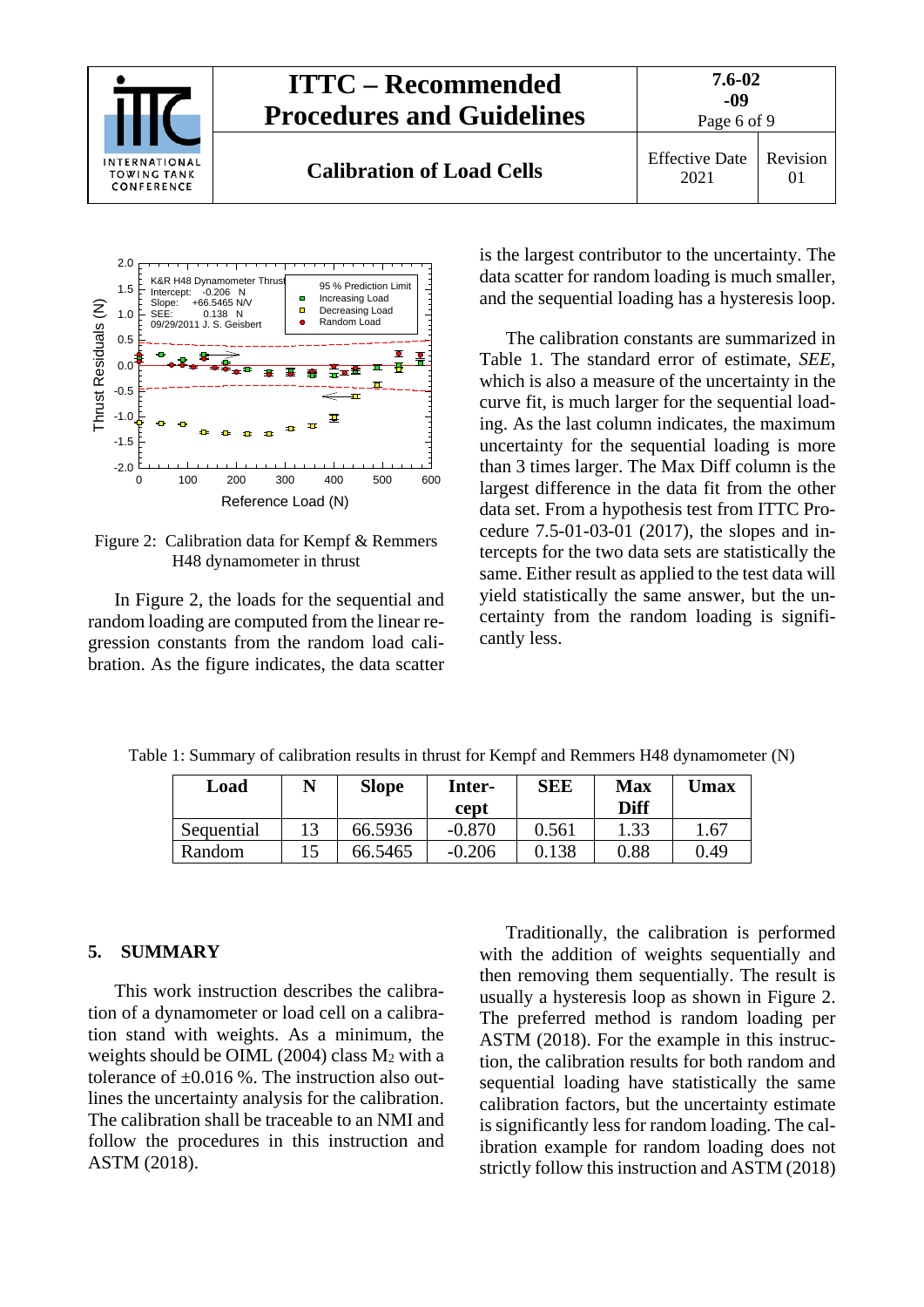

# **ITTC – Recommended Procedures and Guidelines**

**Calibration of Load Cells** Effective Date

2021 Revision 01

Page 7 of 9

but was the best available for a comparison of sequential and random loading results.

## <span id="page-6-1"></span><span id="page-6-0"></span>**6. SYMBOLS**

## **6.1 English**

| $\bm{F}$         | Force                                         | N                |
|------------------|-----------------------------------------------|------------------|
|                  | $F_{L1/L2}$ Force magnification, Equation (3) | N                |
| g                | Local acceleration of gravity                 | m/s <sup>2</sup> |
| L                | Length                                        | m                |
| M                | Moment                                        | $N \cdot m$      |
| $\boldsymbol{m}$ | <b>Mass</b>                                   | kg               |
| N                | Number of applied loads                       |                  |
| <b>SEE</b>       | <b>Standard Error of Estimate</b>             |                  |
|                  | <b>Expanded</b> uncertainty                   |                  |

### <span id="page-6-2"></span>**6.2 Greek**

| $\rho_A$       | Air density    | kg/m <sup>3</sup> |
|----------------|----------------|-------------------|
| $\rho_{\rm M}$ | Weight density | kg/m <sup>3</sup> |

## <span id="page-6-3"></span>**7. REFERENCES**

- ASTM E74-18e1, 2018, "Standard Practices for Calibration and Verification for Force-Measuring Instruments," American Society for Testing and Materials, West Conshohocken, Pennsylvania, USA.
- ITTC, 2014, "Guide to the expression of uncertainty in experimental hydrodynamics," ITTC Procedure 7.5-02-01-01, Revision 01, 27th International Towing Tank Conference.
- ITTC, 2017, "Uncertainty Analysis Instrument Calibration," ITTC Procedure 7.5-01-03-01, Revision 02, 28th International Towing Tank Conference.
- ITTC, 2020, "Calibration of Weights," ITTC Work Instruction 7.6-02-08, Revision 02, 29th International Towing Tank Conference.
- JCGM, 2008, "Evaluation of measurement data – Guide to the expression of uncertainty in measurement," JCGM 100:2008 GUM 1995 with minor corrections, Joint Committee for Guides in Metrology, Bureau Inter-national des Poids Mesures (BIPM), Sèvres, France.
- Moose, R. E., 1986, "The National Geodetic Survey Gravity Network," U. S. Department of Commerce, NOAA Technical Report NOS 121 NGS 39. Web page: [https://www.ngs.noaa.gov/TOOLS/Grav](https://www.ngs.noaa.gov/TOOLS/Gravity/gravcon.html)[ity/gravcon.html.](https://www.ngs.noaa.gov/TOOLS/Gravity/gravcon.html)
- NIST Handbook 105-1, 1990, "Specifications and Tolerances for Reference Standards and Field Standards and Measures, 1. Specifications and Tolerances for Field Standard Weights (Class F)," National Institute of Standards and Technology, Gaithersburg, Maryland, USA.
- OIML R 111-1, 2004, "Weights of Classes E1, E2, F1, F2, M1, M1-2, M2, M2-3, and M3, Part 1: Metrological and technical requirements," Organisation Internationale de Métrologie Légale, Paris, France.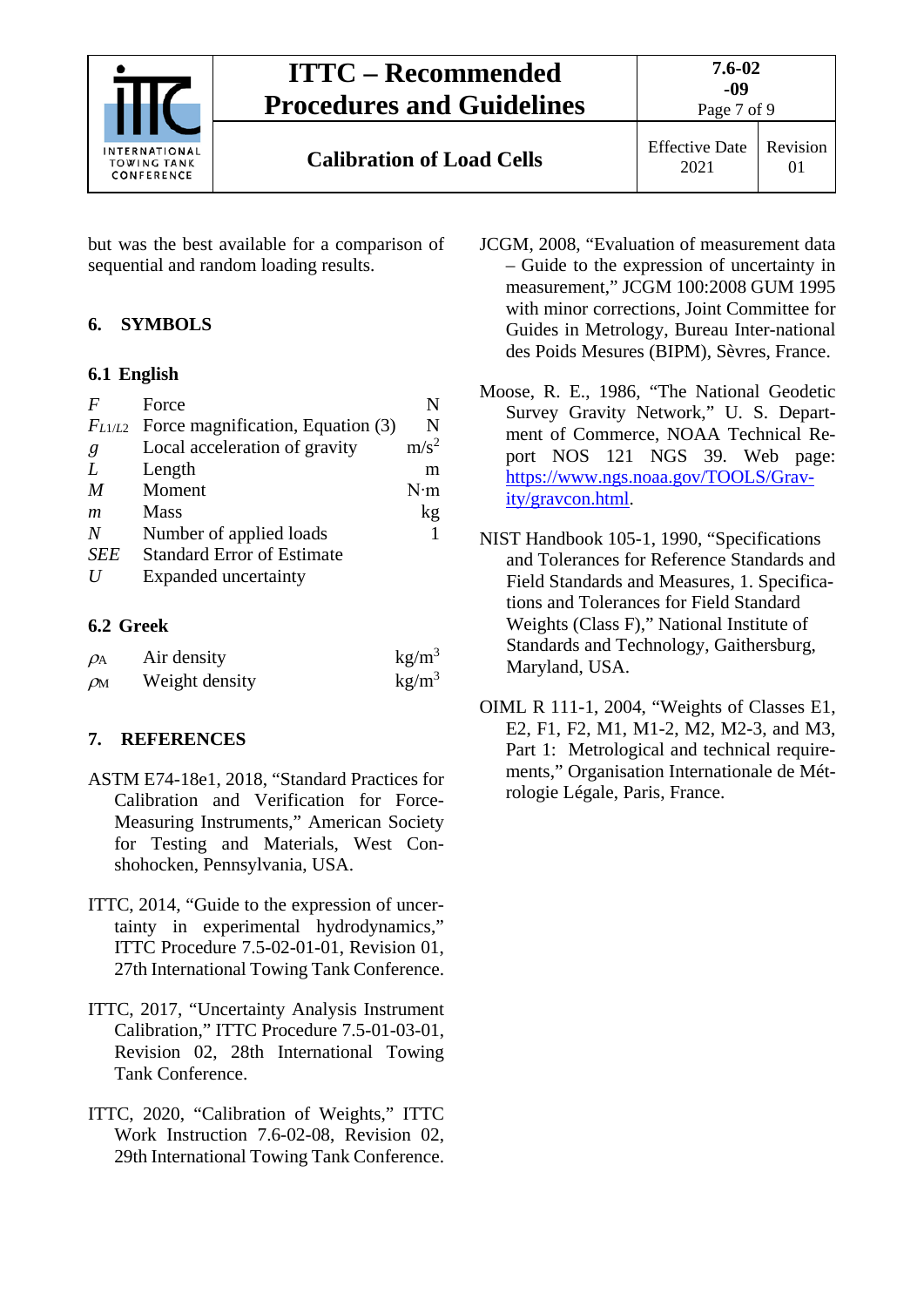| INTERNATIONAL<br><b>TOWING TANK</b><br>CONFERENCE | <b>ITTC – Recommended</b><br><b>Procedures and Guidelines</b> | 7.6-02<br>-09<br>Page 8 of 9  |          |
|---------------------------------------------------|---------------------------------------------------------------|-------------------------------|----------|
|                                                   | <b>Calibration of Load Cells</b>                              | <b>Effective Date</b><br>2021 | Revision |

- PTB, 2019, "Gravity Information System (SIS)," Physikalisch Technische Bundesanstalt, Braunschweig, Germany. Web page: [https://www.ptb.de/cms/en/ptb/fachabtei](https://www.ptb.de/cms/en/ptb/fachabteilungen/abt1/fb-11/fb-11-sis.html)[lungen/abt1/fb-11/fb-11-sis.html.](https://www.ptb.de/cms/en/ptb/fachabteilungen/abt1/fb-11/fb-11-sis.html)
- Thompson, Ambler, and Taylor, Barry N., 2008, "Guide for the Use of the International System of Units (SI)," NIST Special Publication 811, National Institute of Standards and Technology, Gaithersburg, Maryland, USA.